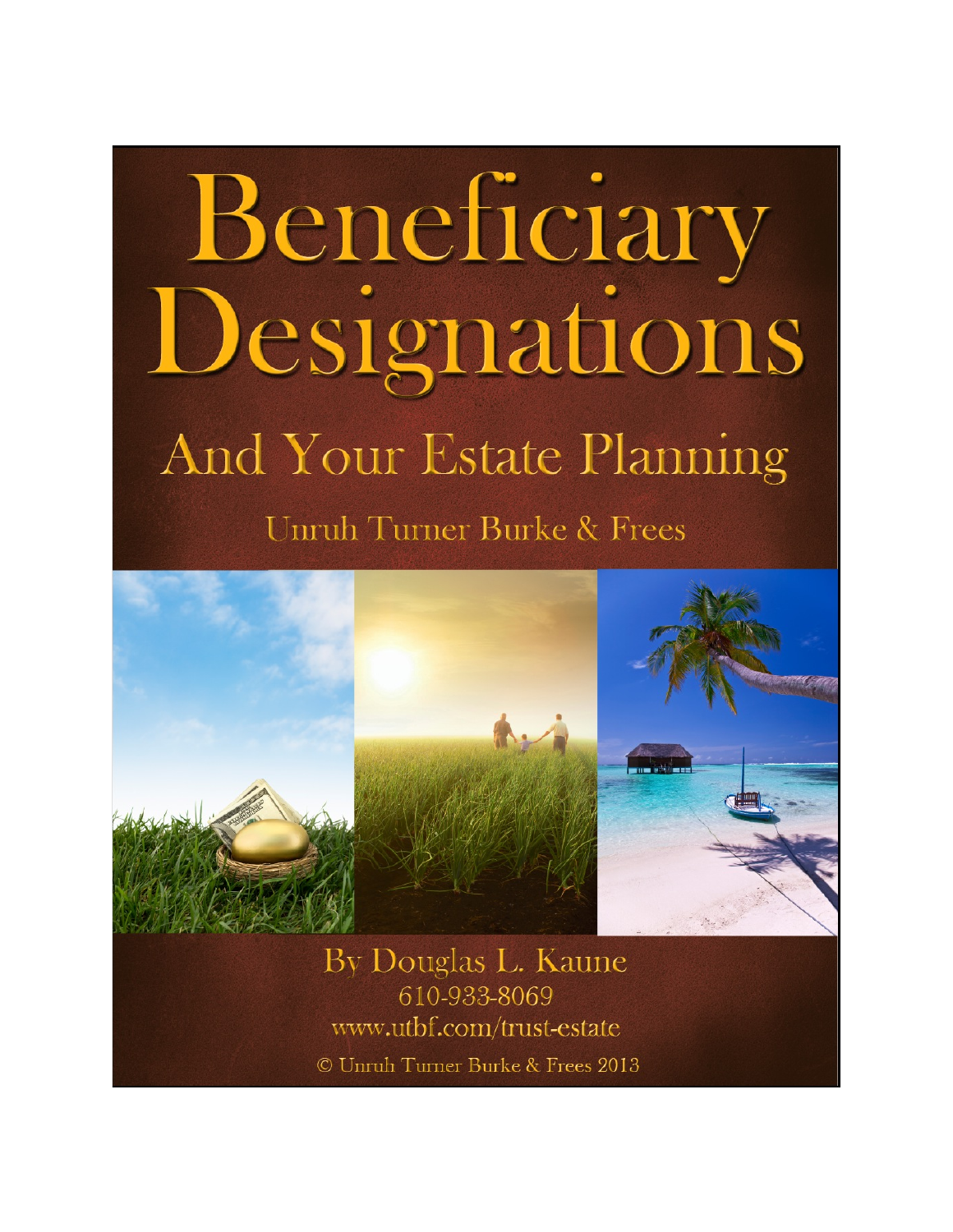## **Remember: Your Beneficiary Designations Or Account Registrations Might Need To Be Updated!**

#### **INTRODUCTION:**

The preparation of a Will or Trust document should not be the final step in making sure that your estate plan is fully established. Beneficiary designations on assets such as life insurance, IRA'S, 401K's, annuities and pension/profit sharing plans will take precedence over directions set forth in a Last Will and Testament or Trust Document. Jointly owned assets will also transfer to the surviving joint asset owner regardless of the beneficiaries designated under other estate planning documents. It is very important that individuals coordinate their beneficiary designations and ownership titling with the wishes set out under their Will or the Trust(s) created during their lifetime.

The Last Will and Testament only serves to transfer those assets which become a part of a person's probate estate. A probate estate is made up of assets that were in a decedent's own name at the time he or she passed away or those assets that were paid to the estate after the date of death. Because the beneficiary designation or joint ownership of an asset will cause a transfer outside of the probate estate, these assets will not be distributed in accordance with the Will unless you take the necessary steps to coordinate these two separate facets of the planning process.

The Revocable Living Trust is a document used by clients to help avoid the need for probate transfers at the time of their death. The Revocable Living Trust will only serve to transfer assets that are titled in the name of the trust prior to death or which have been directed to the trust after their death. **Note:** You cannot transfer ownership of IRAs, 401(k)s or Retirement Assets to a revocable trust during your lifetime.

If you have beneficiary trusts established under your Will or Revocable Trust benefitting certain individuals, it is imperative that you consider revising the beneficiary designations on life insurance and potentially Annuity, IRA, 401K and other similar accounts to pay to the trusts and not to the individuals you might want to benefit from the trust(s). Any trust you designate as a beneficiary at your death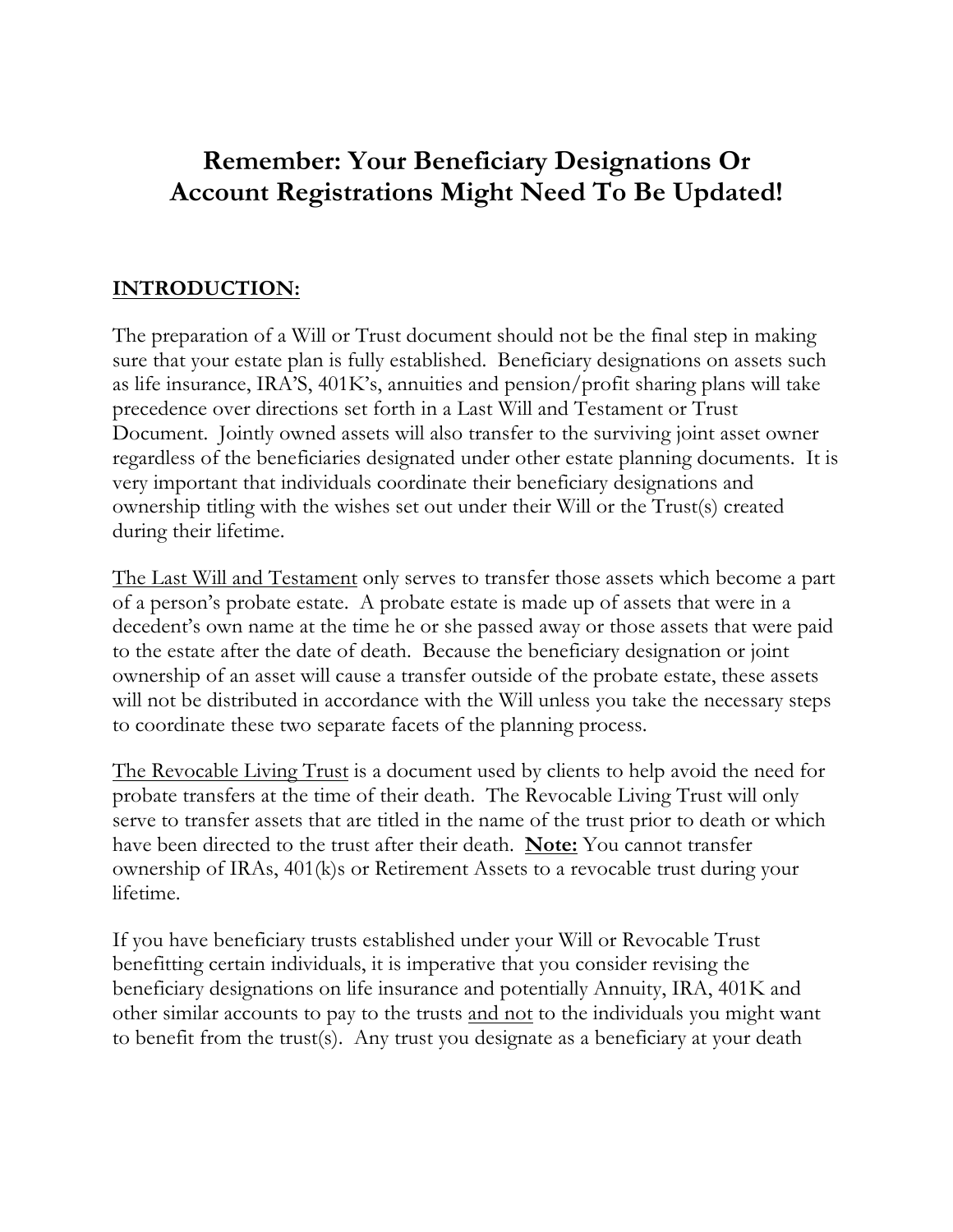MUST have the special powers described in Section A.1. in this document. Common beneficiary trusts you might have under your documents:

- A trust for your spouse created for potential use of your federal estate tax exemption, creditor, divorce and asset protection, or
- A trust for young children appointing a Trustee to watch over assets until they reach a certain age at which you believe they can properly handle assets. At that appointed age you have determined there is no risk that they could lose assets to divorce, creditors or law suits, or
- A trust created for your children that is intended to help protect their inheritance for their entire lives. This trust is tailored to provide divorce, creditor and asset protection for your children through adulthood, or
- A trust created for a special needs beneficiary, or
- A trust of any other kind for any other reason.

Regardless of who the trust is created for or the purpose of the trust, the beneficiary designations and/or asset titling will have to be modified should you want these assets to pass into the trust(s). Again, absent the necessary change, the assets will pass outside of the trust provisions and directly to individuals named as beneficiaries.

## **A. BENEFICIARY DESIGNATIONS**

There are some perils when modifying the beneficiary designations. Below are some particular issues for you to be aware of and steps that you should take to make sure that the modification of beneficiary designations on your various accounts and assets is successful.

#### 1. **IRA, 401k, Retirement Assets and Qualified Plans**:

Please note that very specific trust and beneficiary designation language must be used to gain beneficial "stretch" treatment for IRA's, 401k's, Retirement Assets and Qualified Plans paid to trusts. The term "stretch" is used when referring to a beneficiary's ability to take small annual withdraws from an IRA or qualified plan asset over a maximum life expectancy period. You can now pay IRA, 401k, Retirement Assets and other Qualified Plans to trusts for your beneficiaries while maintaining the maximum "stretch" allowed by I.R.S. provisions. This is a very technical tax issue and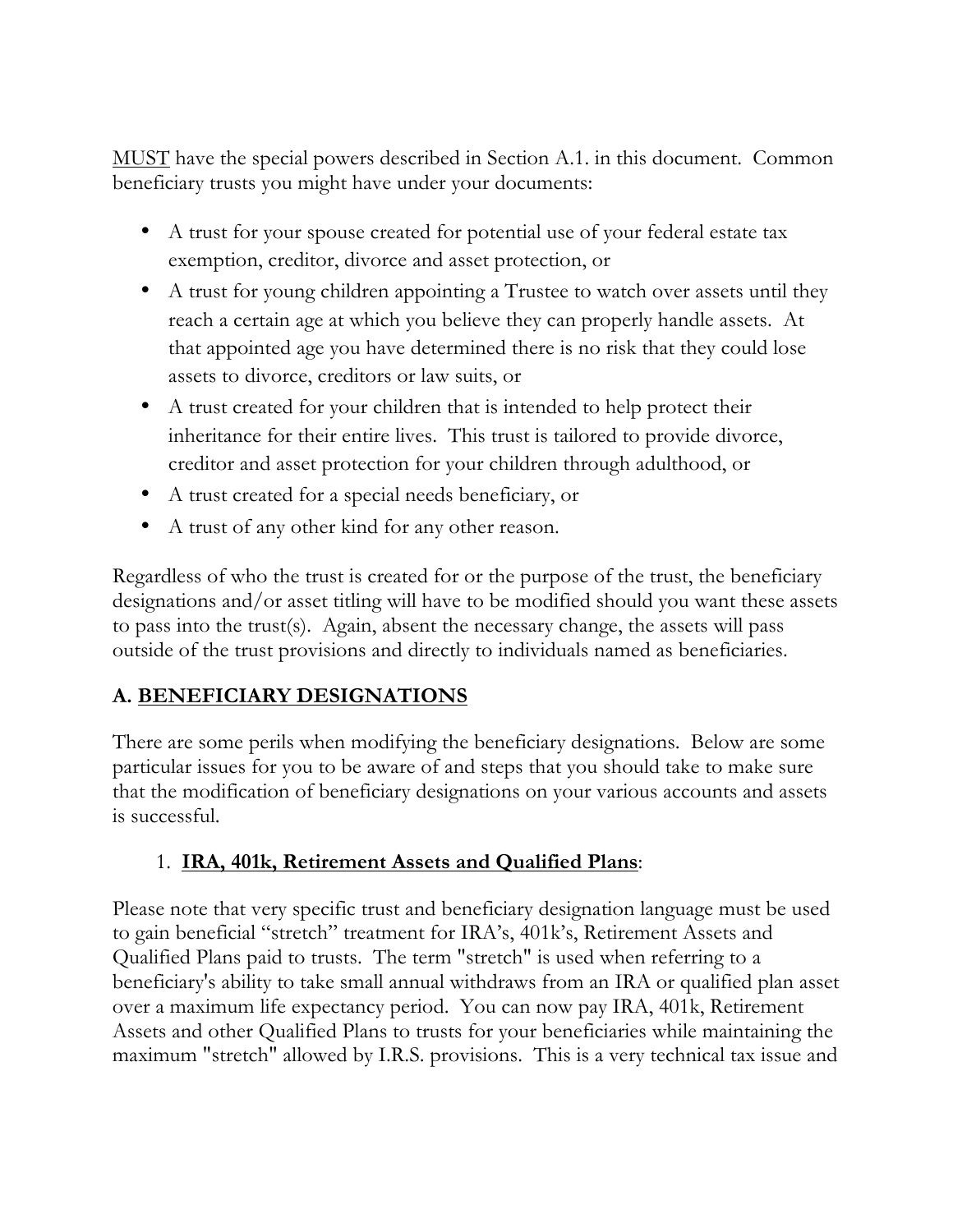our trust provisions are tailored to allow for this "stretch" of IRA and Retirement Assets. Additionally, our office will provide suggested language to fit documents we prepare for you, but it is your responsibility to take the final step to obtain, fill out and submit the change of beneficiary forms.

**\*\*\*\*\*\* Important Notice \*\*\*\*\*\*** Your named beneficiary, whether it be an individual or a Trustee of a trust, will have to follow very specific steps to properly claim a beneficial interest in an IRA, 401k or other Retirement Asset. It is very important that they seek professional assistance when the time comes to claim the asset interest. The negative income tax consequences resulting from not following the necessary steps for making a beneficiary claim can be significant. Please advise them of their responsibilities in advance so that they may be prepared.

## 2. **Beneficiary Designation Attachments**:

IRA, 401k, life insurance, annuity and other beneficiary designation forms are notorious for providing small spaces that make it difficult to insert proper trust beneficiary language. Don't be afraid to simply write "See Attached" in the designation form and then prepare a separate beneficiary designation attachment. A sample Beneficiary Designation Attachment has been included at the end of this report. The sample attachment is by no means meant to be universally used and should not be taken as a one size fits all approach. Regardless, the attachment you ultimately prepare for your own beneficiary designation should be submitted with the company's form and both should be signed and dated.

## 3. **Get a Receipt**:

We caution every client to submit the beneficiary designation as follows:

a. U.S. Postal Service, return receipt requested.

b. With an extra copy and a request that it be time stamped and returned in a return envelope provided.

We want to avoid a case in which the company does not process your change request. No matter the reason, this could have severe consequences.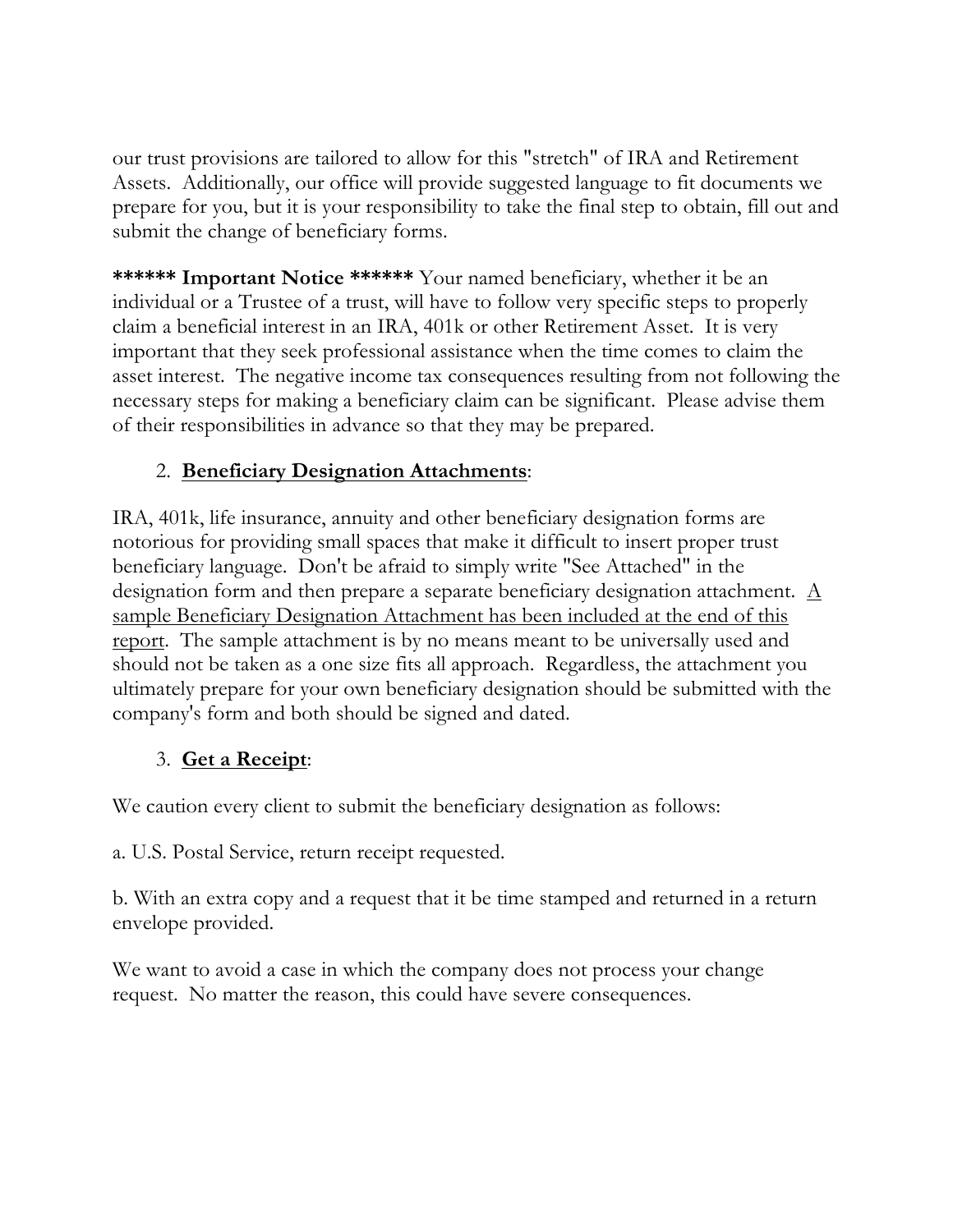## 4. **Get A Written Summary Of The Designation**:

In keeping with number 3 above, we tell clients to call the company two weeks after submitting the change form to request a written summary of beneficiary designation. This will help you to feel secure that your request was processed with the correct language.

#### 5. **Keep All Beneficiary Designation Forms With Your Planning Documents**:

We have found that people generally take good care of their will and trust documents. However, they do not take care of their completed beneficiary designation forms. Think of these designation forms as mini-wills! They are important! Keep the designation form and the written summary as referenced in number 4 above, together with your will and or trust. We prepare a great estate planning folder or binder for all of our clients. It is a great idea to store your beneficiary designation materials with your other planning documents.

## 6. **When All Else Fails, Get Assistance!**:

Although the preparation and filing of beneficiary designation forms is something you can you do on your own, you may want to hire our firm to assist you. We do perform this service for our clients when asked, but this is not a part of the ordinary planning process. This is something that we would provide as an additional service after assessing what documents need to be prepared and filed. Typically, this service is billed on an hourly fee basis as this process can be time consuming and it is hard to determine the time expenditure in advance.

## **B**. **JOINT TENANCY AND ASSET OWNERSHIP**

It is important to understand that joint tenancy ownership will also take precedence over the directions you have in your will or trust. Be aware of the following:

- If you have trusts created for your spouse or other beneficiaries, assets held jointly with another person at death will transfer to them individually and not into the trust.
- Joint ownership of assets could disrupt an intended equal distribution under your will or trust.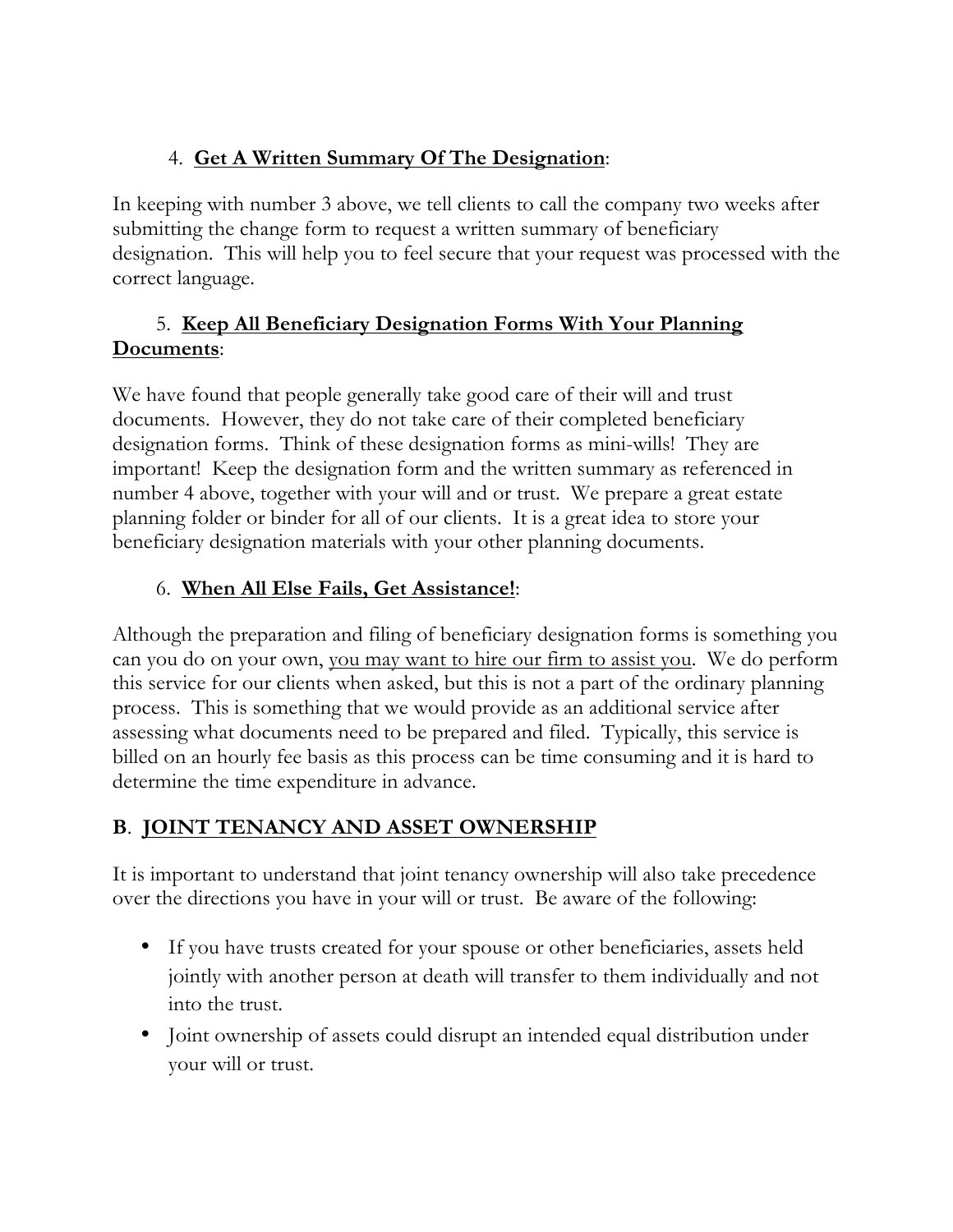Please review how your assets are titled and if you have assets that are jointly owned with other individuals. If you do have jointly owned assets, make sure that this ownership designation is consistent with your estate planning intentions. If you find that a joint ownership designation will result in an unintended result, take the steps necessary to modify the ownership to insure your estate distribution meets the expectations you have set out in your will or trust documents.

## **C. WHO PAYS THE TAX?:**

The "Tax Clause" in your Will or Revocable Trust is very important, but often overlooked. The most frequently used Tax Clause states that your probate or trust estate will pay the inheritance and estate tax associated with your passing. **Note:** If you name beneficiaries on various accounts or own assets jointly with individuals other than those named in your Will or Revocable Trust, you may need to change your Tax Clause. As a result of the assets transferring outside of your Will or Revocable Trust, the "typical" Tax Clause could cause estate or trust beneficiaries to have to pay tax on assets that other people are receiving. In this scenario, you may want to change your tax clause to state that each beneficiary pays the tax on what he/she inherits and that your estate is not responsible.